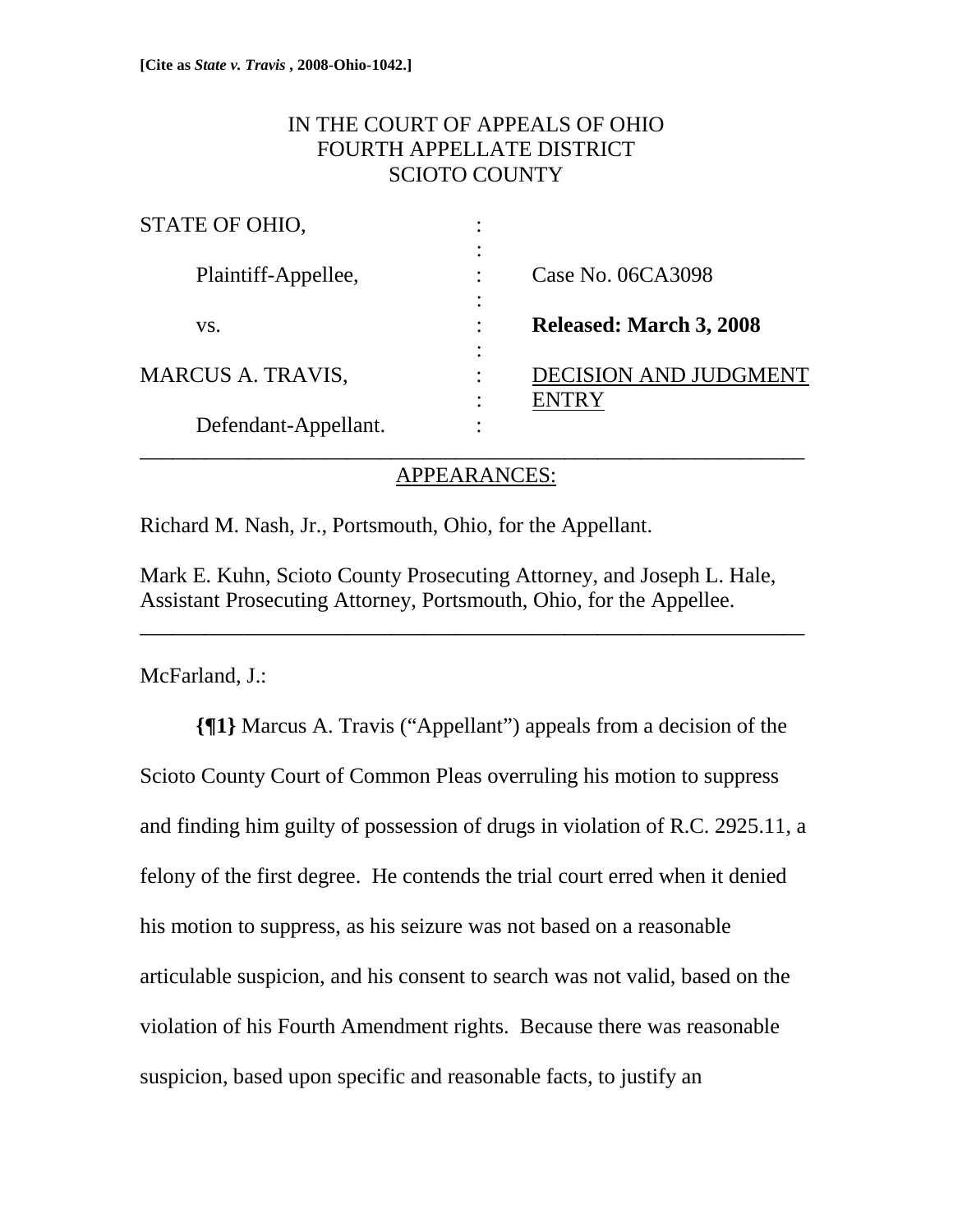investigatory stop of the Appellant, as well as the protective searching yielding the evidence the Appellant seeks to suppress, we affirm the judgment of the trial court.

#### **I. Facts**

**{¶2}** On February 24, 2006, Portsmouth police officers conducted a foot patrol in the Farley Square area of Portsmouth, Scioto County, Ohio. Farley Square consists of government subsidized housing that is operated by the Portsmouth Metropolitan Housing Association. Due to prior problems involving illegal drugs and other crimes and violence, the Farley Square area is posted with signs indicating that only residents of the apartments and their guests can be on the property.

**{¶3}** At approximately 7 p.m., the officers observed the Appellant walking through the property. As they approached the Appellant, he appeared to increase his step and walk faster. When the officers caught up with him, they asked him who he was visiting on Portsmouth Metropolitan Housing Authority property, to which he replied "Sasha." One of the officers advised the Appellant that the individual he was looking for did not live in Farley Square, and further advised the Appellant that Farley Square is for residents and guests only. Upon ascertaining that the Appellant was not visiting a resident of Farley Square and determining that he was likely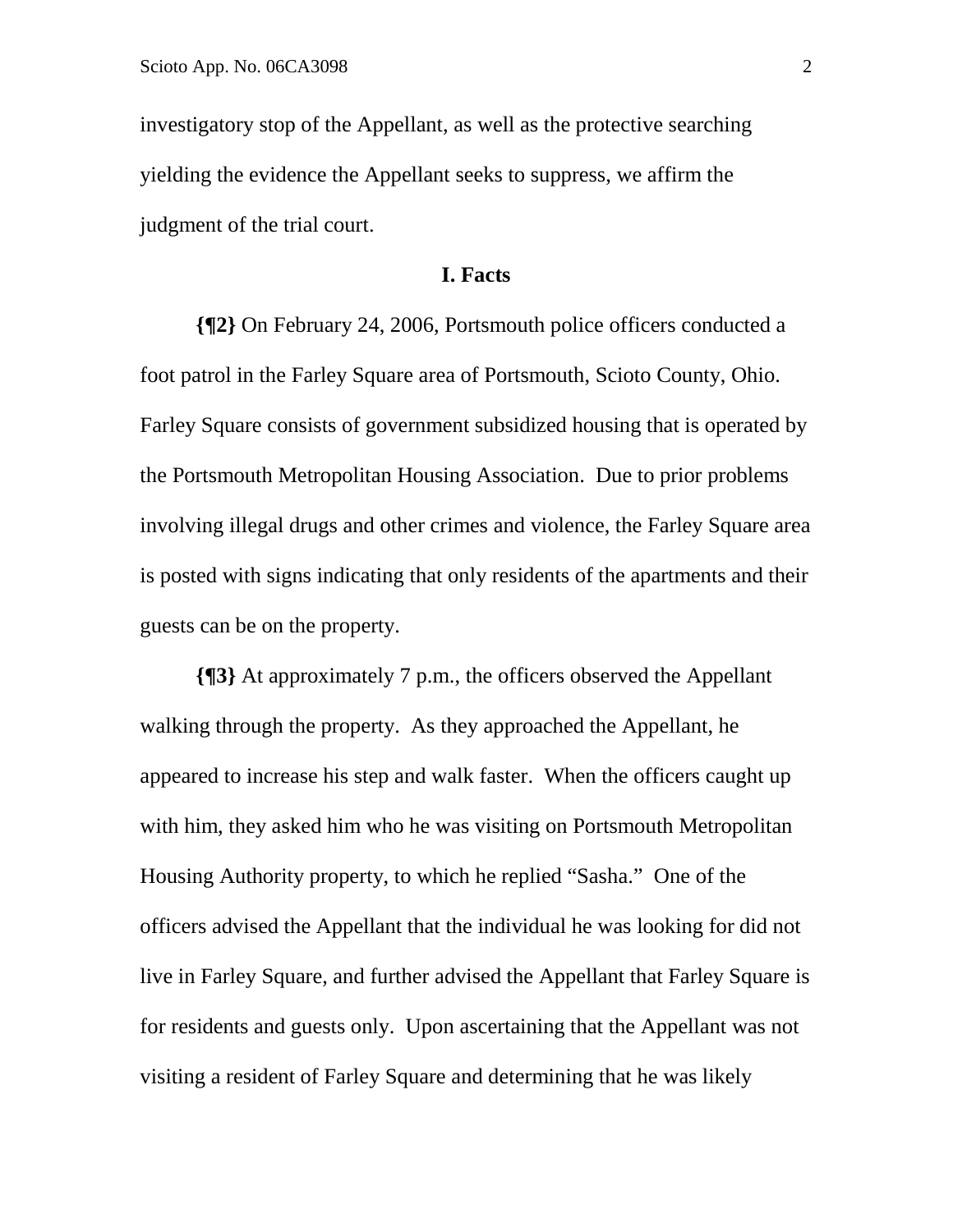trespassing, the officer asked the Appellant for identification, and he produced an identification card. The card the Appellant produced clearly did not belong to him. The officer then ran the social security number listed on the identification card, and the other officer began to pat down the Appellant to check for weapons. As the officer patted the Appellant down, he felt a large object in the left breast pocket area of the coat he was wearing. The officer asked the Appellant what the lump was, and the Appellant responded, "[T]hat's my stuff. You can check." As the officer began to reach inside the Appellant's coat pocket, the Appellant jerked his body out of the coat, away from the officer, and took off running into a nearby wooded area.

 **{¶4}** The Appellant was apprehended by the officer after a very brief chase and was subsequently properly identified. The lump in the Appellant's coat pocket was later determined to be a plastic bag containing approximately 175 grams of crack cocaine. On March 6, 2006, a Scioto County Grand Jury issued a two-count indictment charging the Appellant with possession of drugs in violation R.C. 2959.11(A)/(C)(4)(f) and 2941.1410 ("count one") and trafficking in drugs in violation of R.C.  $2925.03(A)/(C)(4)(g)$  and  $2941.1410$  ("count two"). The indictment also set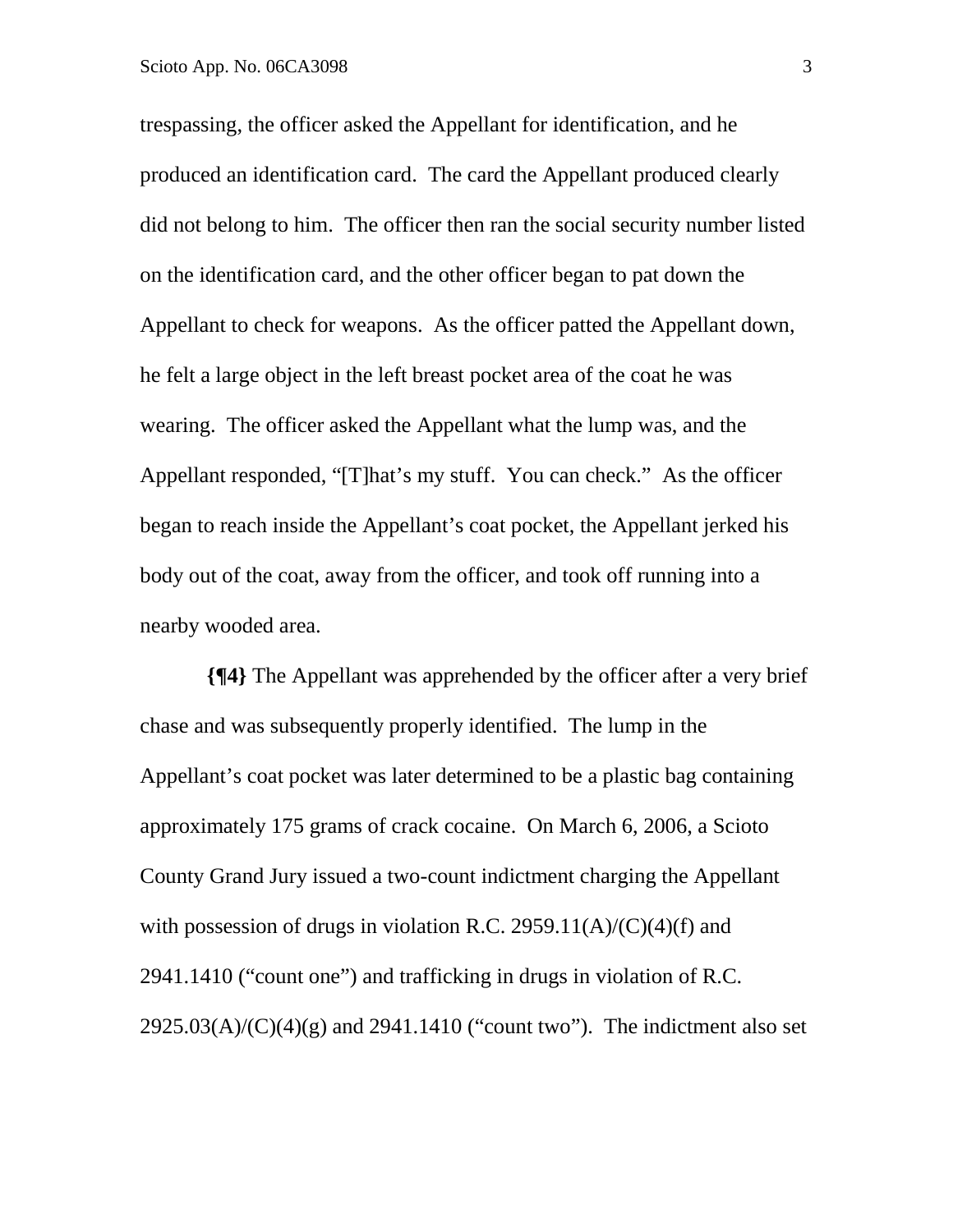forth a forfeiture specification relating to \$1,111.00 which officers found on the Appellant's person when he was arrested.

**{¶5}** On May 10, 2006, the trial court held a hearing on the Appellant's motion to suppress the 175 grams of cocaine found on his person. At the conclusion of the hearing, the trial court overruled the Appellant's motion. On May 15, 2006, pursuant to a plea agreement, the Appellant entered a no contest plea to count one of the indictment and count two of the indictment was dismissed. The trial court found the Appellant guilty and sentenced him to a term of ten years in prison. The Appellant now appeals the decision of the trial court, asserting the following assignment of error:

#### **II. Assignment of Error**

# **{¶6}** 1. THE TRIAL COURT ERRED IN DENYING APPELLANT'S MOTION TO SUPPRESS EVIDENCE GAINED FROM HIM IN VIOLATION OF HIS CONSTITUTIONAL RIGHTS.

### **III. Legal Analysis**

**{¶7}** In his sole assignment of error, the Appellant argues the trial court erred when it denied his motion to suppress evidence that was obtained in violation of his constitutional rights. As a preliminary matter, appellate review of a decision on a motion to suppress presents mixed questions of law and fact. *State v. McNamara* (1997), 124 Ohio App.3d 706, 710, citing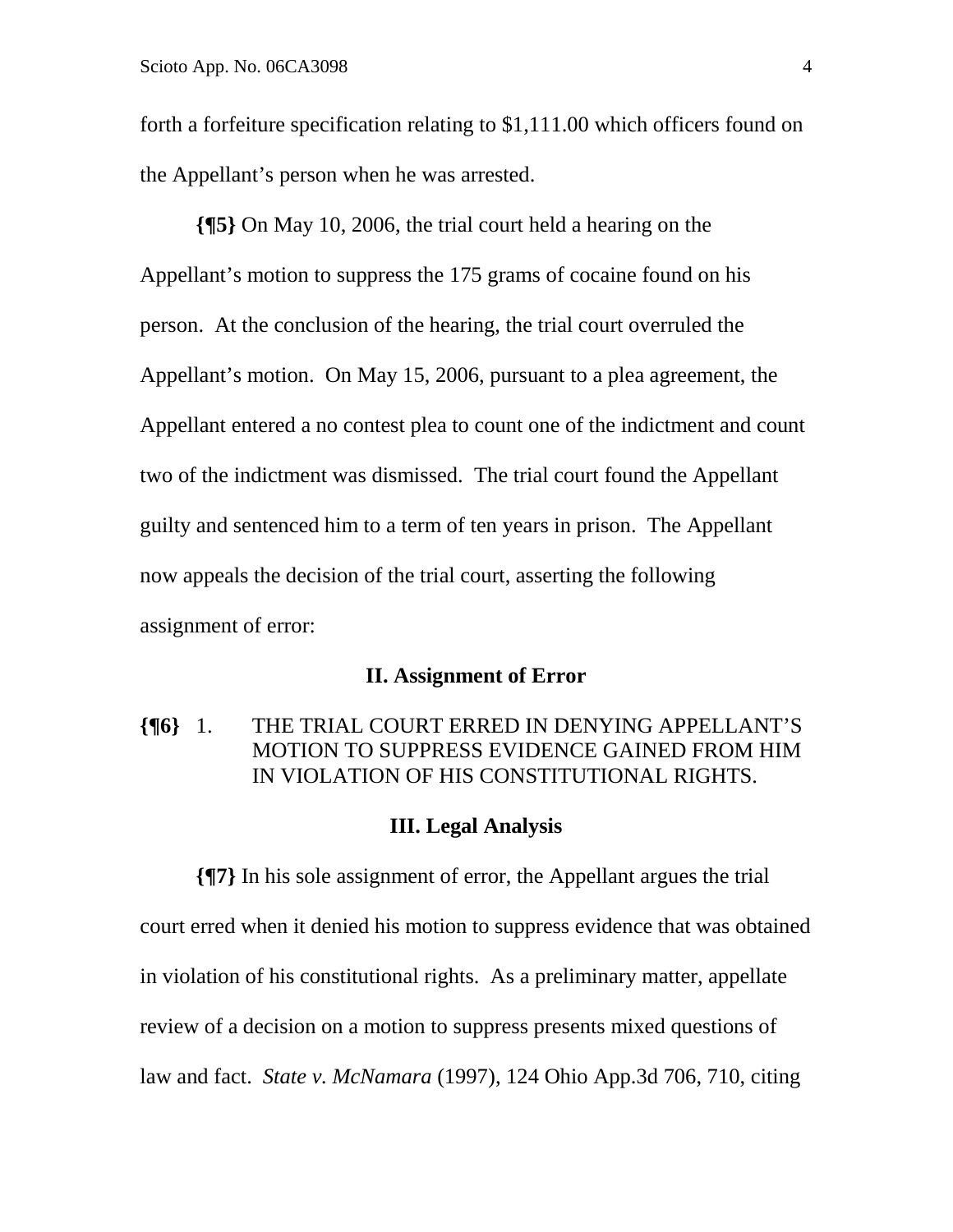*United States v. Martinez* (C.A.11, 1992), 949 F.2d 1117, 1119. In a motion to suppress, the trial court assumes the role of trier of fact, and as such, is in the best position to resolve questions of fact and evaluate witness credibility. See, e.g., *State v. Mills* (1992), 62 Ohio St.3d 357, 366, 582 N.E.2d 972, citing *State v. Fanning* (1982), 1 Ohio St.3d 19, 20, 437 N.E.2d 583; see, also, *State v. Williams* (1993), 86 Ohio App.3d 37, 41, 619 N.E.2d 1141. Accordingly, in our review, we are bound to accept the trial court's findings of fact if they are supported by competent, credible evidence. *State v. Guysinger* (1993), 86 Ohio App.3d 592, 594, 621 N.E.2d 726. Accepting those facts are true, we must independently determine as a matter of law, without deference to the trial court's conclusion, whether they meet the applicable legal standard. *Ornelas v. United States* (1996), 517 U.S. 690, 697, 116 S.Ct. 1657, 134 L.Ed.2d 911; *State v. Klein* (1991), 73 Ohio App.3d 486, 488, 597 N.E.2d 1141; *Williams*, *Guysinger*, supra.

**{¶8}** The Fourth Amendment to the United States Constitution and Article I, Section 14 of the Ohio Constitution provide for "[t]he right of the people to be secure \* \* \* against unreasonable searches and seizures \* \* \*." Searches and seizures conducted without a prior finding of probable cause by a judge or magistrate are per se unreasonable under the Fourth Amendment, subject to only a few specifically and well-delineated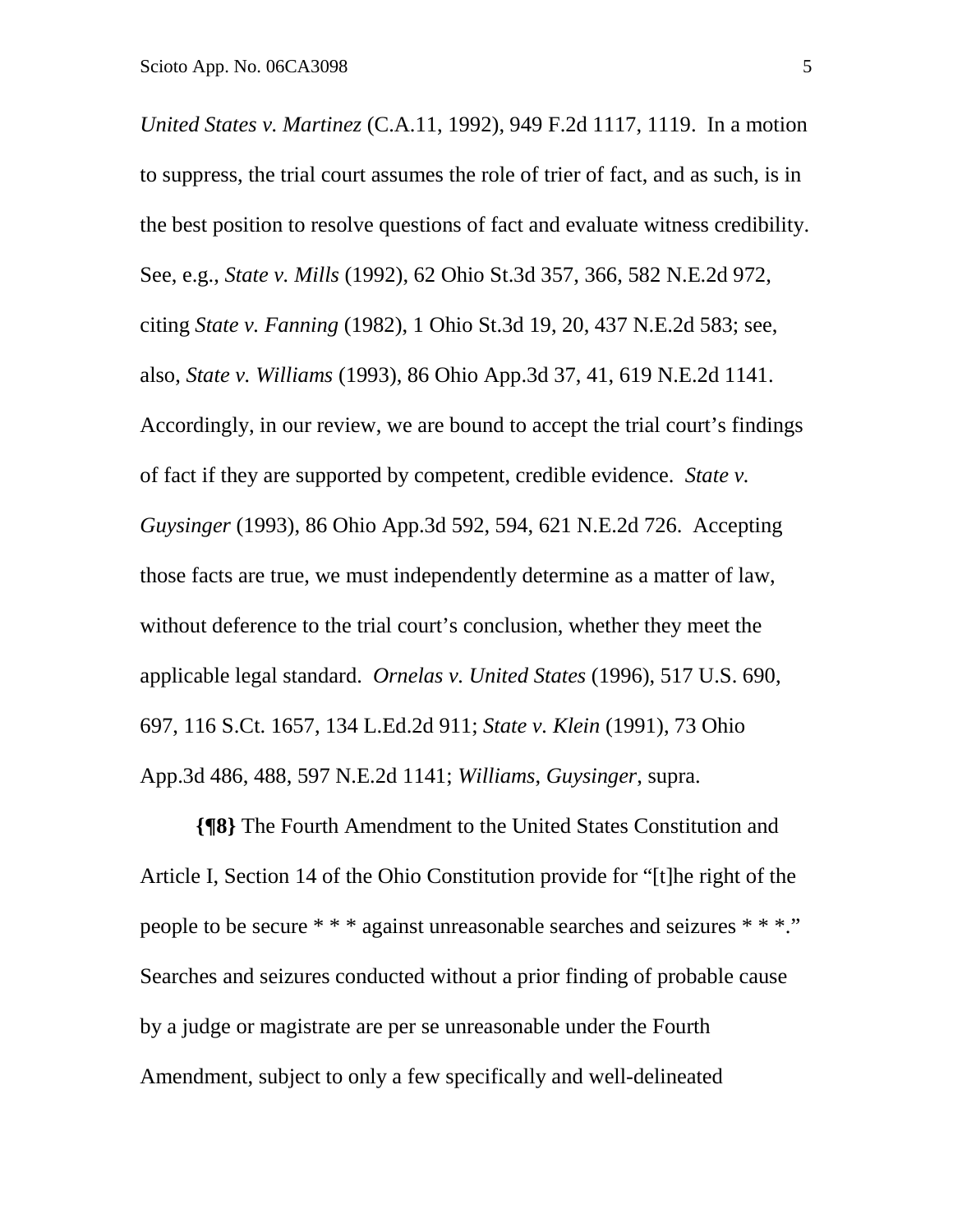exceptions. *California v. Acevedo* (1991), 500 U.S. 565, 111 S.Ct. 1982, 114 L.Ed.2d 619; *State v. Tincher* (1988), 47 Ohio App.3d 188, 548 N.E.2d 251. If the government obtains evidence through actions that violate an accused's Fourth Amendment rights, that evidence must be excluded at trial.

**{¶9}** Not every encounter between a citizen and a law enforcement official implicates the state and federal prohibition on unreasonable searches and seizures. *California v. Hodari D.* (1991), 499 U.S. 621, 111 S.Ct. 1547; *State v. Taylor* (1995), 106 Ohio App.3d 741, 667 N.E.2d 60. The United States Supreme Court has created three categories of police-citizen contact to identify the separate situations where constitutional guarantees are implicated: (1) consensual encounters, (2) investigative or "*Terry* " stops, and (3) arrests. See *Florida v. Royer* (1982), 460 U.S. 491, 501-507, 103 S.Ct. 1319; *United States v. Mendenhall* (1980), 446 U.S. 544, 553, 100 S.Ct. 1870.

**{¶10}** Police may lawfully initiate a consensual encounter without probable cause or a reasonable, articulable suspicion of criminal activity. *Mendenhall*, supra, at 556. Encounters between the police and the public are consensual when the police approach an individual in a public place, engage the person in conversation, and request information, as long as the person is free to walk away. Id. at 554; *State v. Jones* (1996), 112 Ohio App.3d 206,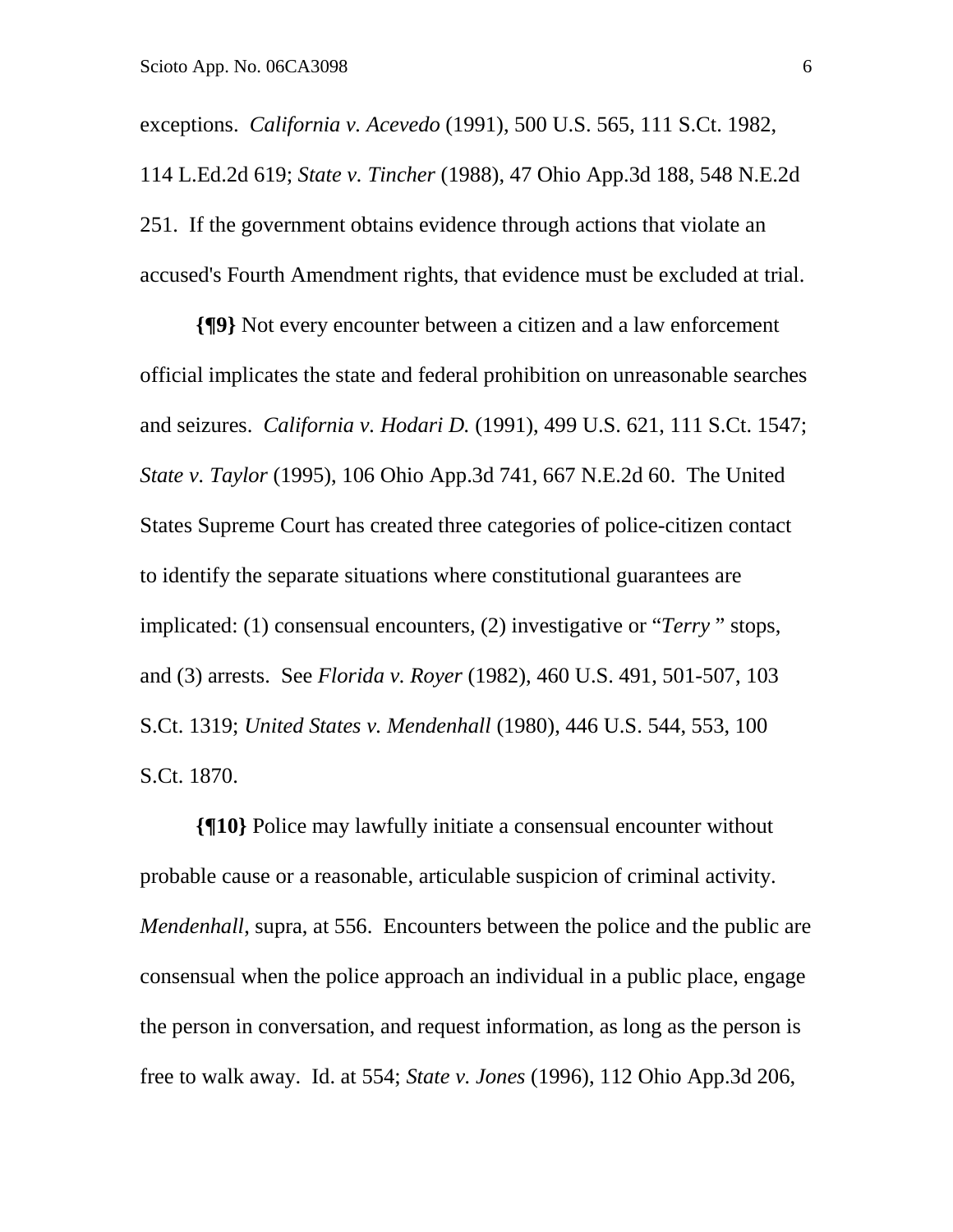211, 678 N.E.2d 285. An officer's request to examine a person's

identification or search his or her belongings does not render an encounter non-consensual, nor does the officer's neglect to inform the individual that he is free to walk away. See *Florida v. Rodriguez* (1984), 469 U.S. 1, 105 S.Ct. 308; *Florida v. Bostick* (1991), 501 U.S. 429, 111 S.Ct. 2382; *Jones*, supra, at 211-13. A "seizure" giving rise to Fourth Amendment concerns occurs only when, in view of all the circumstances surrounding the incident, the police officer, either by physical force or by show of authority, restrains the person's liberty so that a reasonable person would not feel free to decline the officer's request and walk away. *State v. Williams* (1990), 51 Ohio St.3d 58, 61, 554 N.E.2d 108; *Jones*, supra, at 211. Factors suggesting that a seizure has occurred include the presence of multiple police officers, the displaying of a weapon by the police, the use of language suggesting that compliance with police requests is compelled, and the physical touching of the person. *Mendenhall*, supra at 554; *Jones*, supra, at 211.

**{¶11}** In the case sub judice, multiple police officers were present when the exchange in question took place. Additionally, when the Appellant produced a false identity card, one of the officers began to pat him down to check for weapons. In view of these and other attending circumstances, the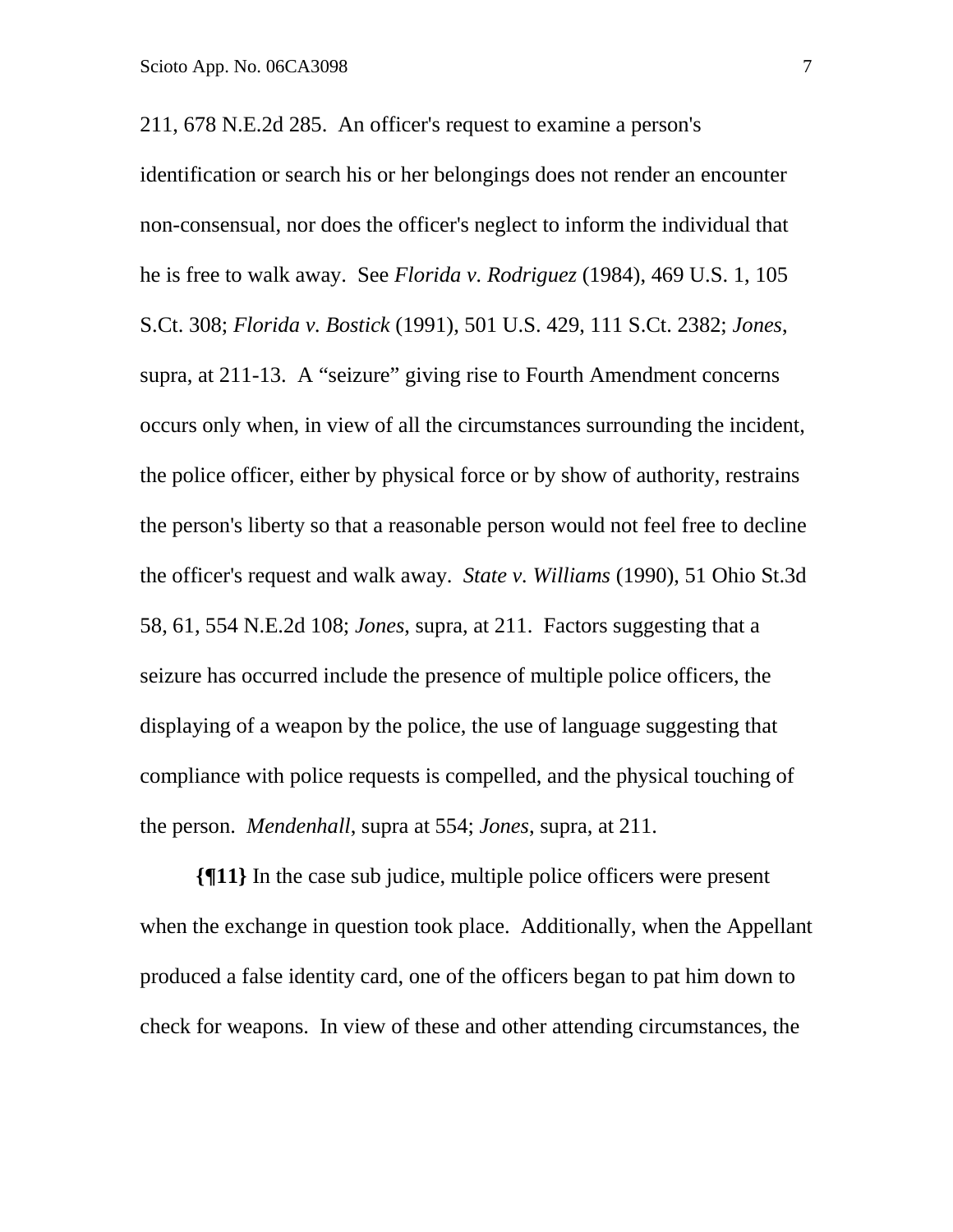Appellant's detention amounted to a seizure giving rise to Fourth Amendment concerns.

**{¶12}** In his sole assignment of error, the Appellant also contends that the officers involved lacked a reasonable, articulable suspicion to make an investigatory stop, thereby violating his Fourth Amendment protections against unreasonable searches and seizures. Generally, warrantless searches and seizures "are per se unreasonable under the Fourth Amendment – subject only to a few specifically established and well-delineated exceptions." *Katz v. U.S*. (1967), 389 U.S. 347, 357, 88 S.Ct. 507. The investigative stop exception to the Fourth Amendment warrant requirement allows a police officer to conduct a brief investigative stop if the officer possesses a reasonable suspicion, based upon specific and reasonable facts, which, taken together with rational inferences from those facts, warrants the belief that criminal behavior is imminent. *Terry v. Ohio* (1968), 392 U.S. 1, 88 S.Ct. 1868, 20 L.Ed.2d 889; *United States v. Brignoni-Ponce* (1978), 422 U.S. 873, 95 S.Ct. 2574, 45 L.Ed.2d 607; *State v. Andrews* (1991), 57 Ohio St.3d 86, 565 N.E.2d 1271. To justify an investigative stop, the officer must be able to articulate specific facts that would warrant a person of reasonable caution in the belief that the person stopped is about to commit a crime. *Terry*, supra, at 21. Additionally, the officer must have reason to believe he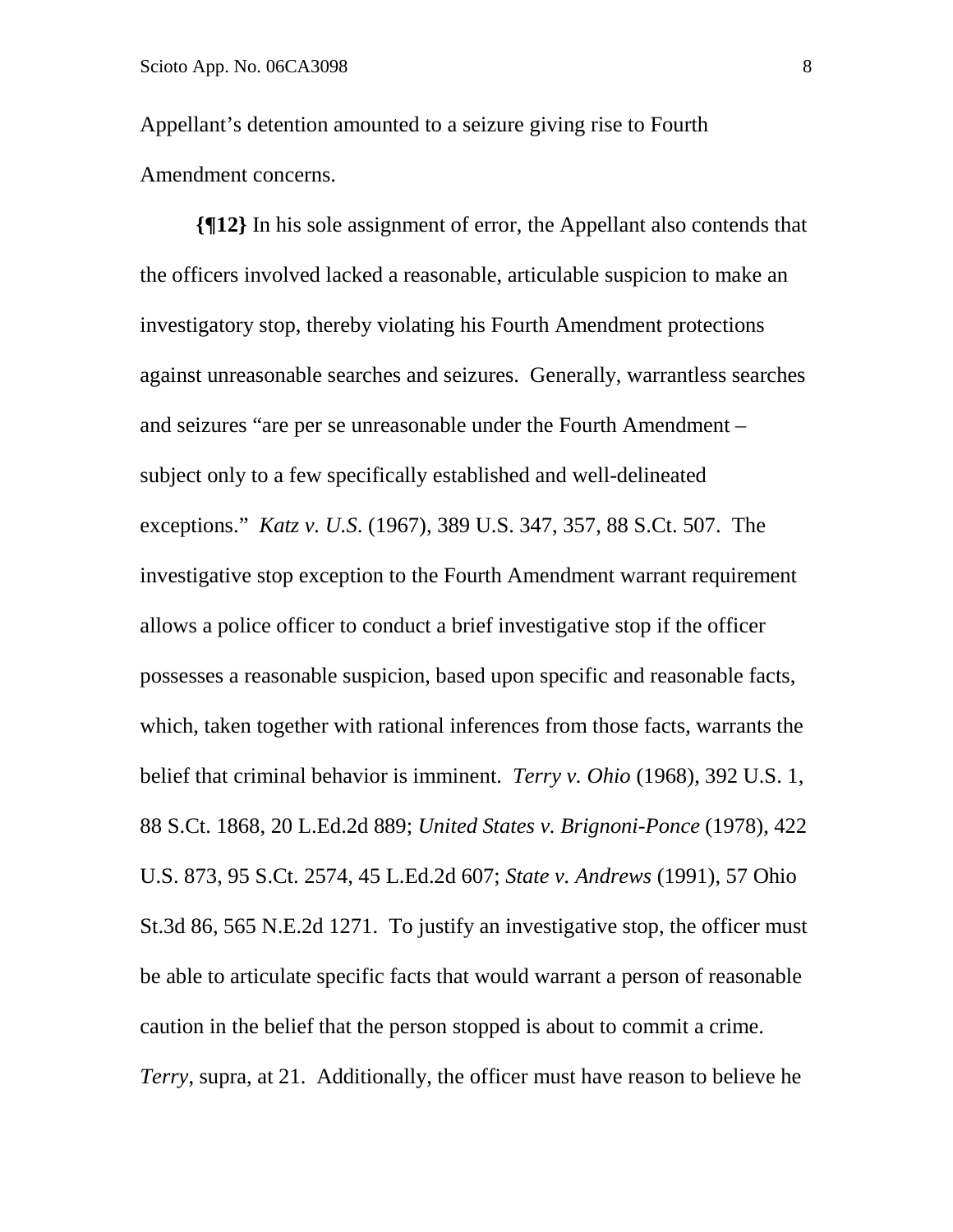is dealing with an armed and dangerous individual; the officer need not be absolutely certain that the individual is armed, but the issue is whether a reasonably prudent man in the circumstances would be warranted in the belief that his safety or that of others was in danger. Id. at 27. The propriety of an investigative stop must be viewed in light of the totality of the circumstances. *State v. Bobo* (1988), 37 Ohio St.3d 177, 178, 524 N.E.2d 489.

**{¶13}** The totality of the circumstances facing the officers in the instant case involves the following: one of the officers involved in the altercation testified he was very familiar with the residents and area of Farley Square, which has a notorious reputation for drug trafficking, use, and violence. Farley Square is also an area where physical access is limited to residence and their guests. The testifying officer's familiarity with the area was founded on his experiences patrolling the area on several previous occasions. When the officers saw an unknown male, the Appellant, who was not a resident, crossing Farley Square, they approached him to inquire about his purpose for being on the property. The officers' approach caused the Appellant to increase his step and walk more rapidly. Each of these factors contributes to the reasonable articulable suspicion necessary to justify an investigative stop.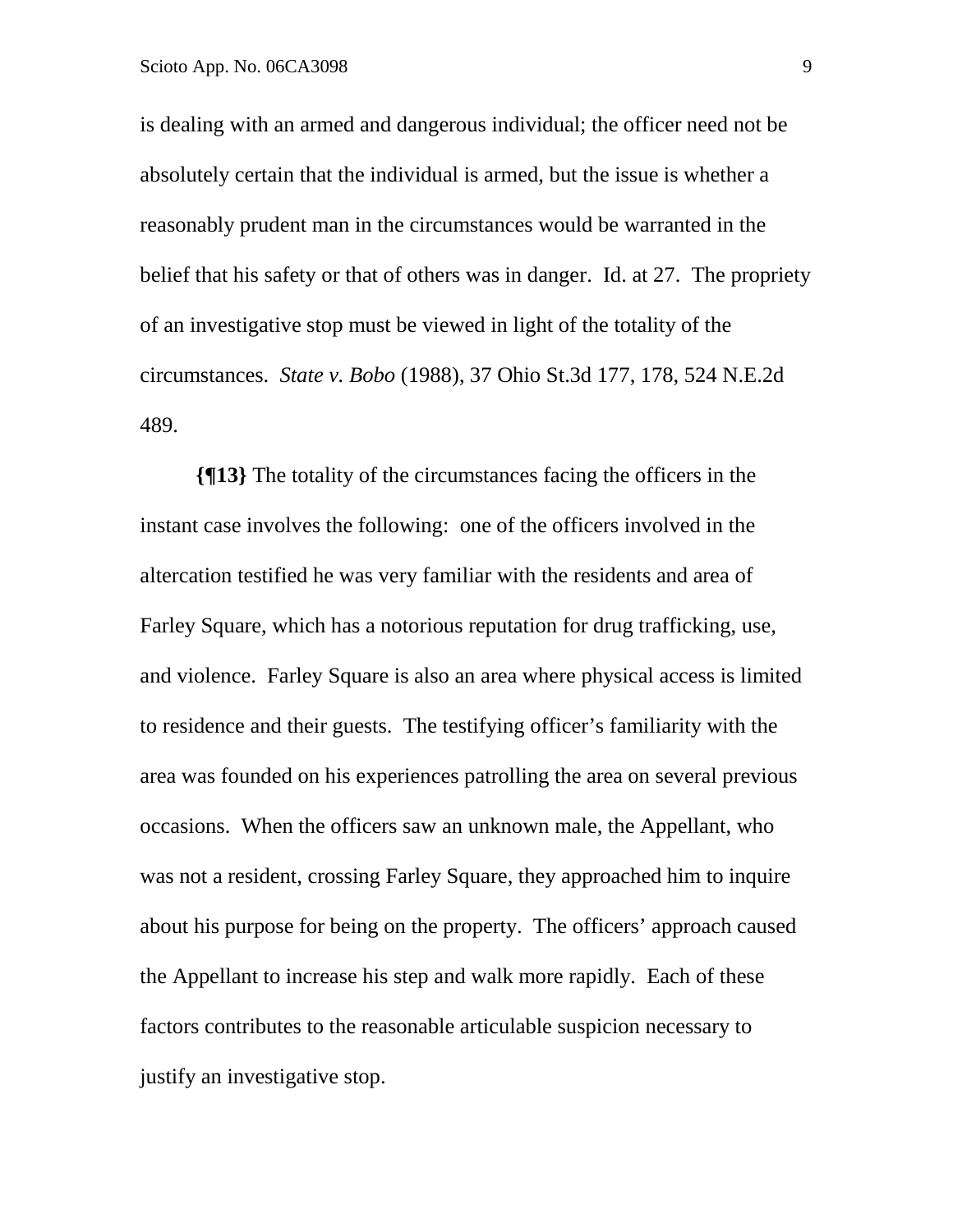**{¶14}** Reasonable articulable suspicion supporting the stop was also enhanced when the Appellant's responses to the officers' initial inquiries indicated that he was not a resident of Farley Square and did not fall into the guest or invitee categories that would make his presence in Farley Square permissible. The legal consequence of these facts meant that the Appellant was trespassing in the Farley Square area. Upon being asked for identification, the Appellant produced a card that clearly had someone else's photograph on it.

**{¶15}** In light of these circumstances, the officers had sufficient grounds to conduct a pat-down search of the Appellant for weapons. "The right to frisk is virtually automatic when individuals are suspected of committing a crime, like drug trafficking, for which they are likely to be armed." *State v. Evans* (1993), 67 Ohio St.3d 405, 413, 618 N.E.2d 162. Further, "[w]here a police officer, during an investigative stop, has a reasonable suspicion that an individual is armed based on the totality of the circumstances, the officer may initiate a protective search for the safety of himself and other." *State v. Bobo* (1988), 37 Ohio St.3d 177, 524 N.E.2d 489, paragraph two of the syllabus. Some of the relevant circumstances include furtive movements, a noticeable bulge which could be a weapon, and the officers' familiarity with an area that is known for a high incidence of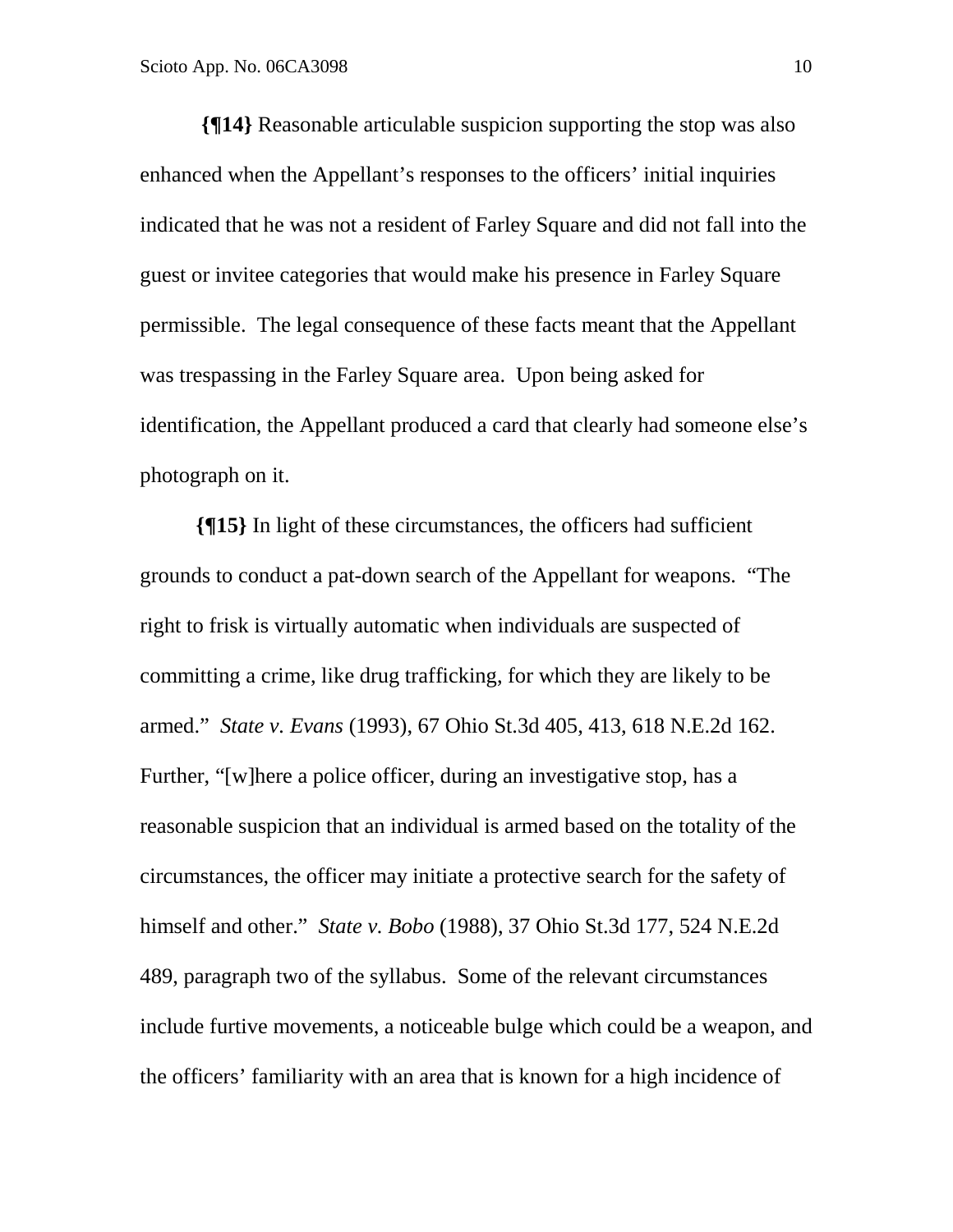drugs or other criminal activity. Id. Farley Square, as mentioned supra, is an area that is known for a high incidence of drugs and other criminal activity. The officers on foot patrol there were very familiar with the area and the issues common to the area. Because they suspected the Appellant of drug trafficking, a crime for which he was likely to be armed, the officers' protective search of the Appellant was permissible. Additionally, the officer conducting the protective search testified that at the point during the search when he felt a lump in the Appellant's coat pocket and asked the Appellant what it was, the Appellant gave the officer consent to check the pocket. The officer testified that almost immediately after the officer felt the large lump in the Appellant's pocket, the Appellant threw his coat off and "took off running." At that point, the officers discovered a plastic bag containing 175 grams of crack cocaine in the Appellant's coat pocket.

#### **IV. Conclusion**

 **{¶16}** In light of the totality of the circumstances surrounding the investigative stop of the Appellant, we conclude there is competent, credible evidence supporting the trial court's decision denying the motion to suppress. Accordingly, we overrule the Appellant's sole assignment of error and affirm the trial court's judgment.

### **JUDGMENT AFFIRMED.**